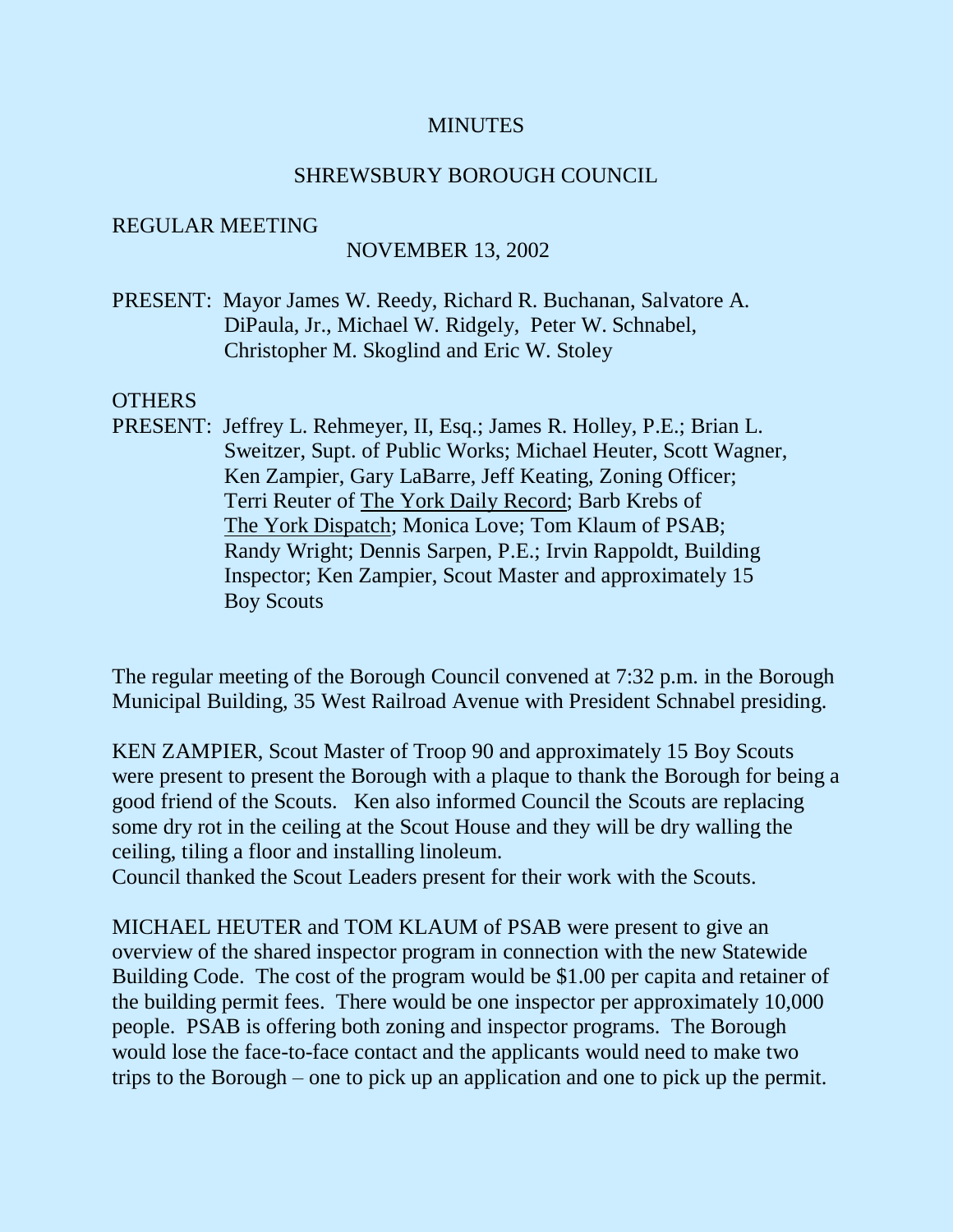E. Stoley entered the meeting at 7:37 p.m.

SCOTT WAGNER of Penn Waste warned that when the Borough bids for a contract next year the price will go up considerably because of increased costs.

# **CITIZEN'S COMMENTS**

John Stevens of 10 North Main Street pays a commercial sewer rate for the business/residence and he completed an application for reduction in sewer rates. It was the opinion that there is a special exception for this property for a commercial business and the commercial sewer rate will stand.

Dennis Sarpen, P.E. was present representing the water and sewer committee from New Freedom Borough to let Council know of the stricter requirements DEP is putting on the treatment plant for compliance. Dennis could not give Council figures but it appears sewer rates will need to be increased in 2003 and possibly 2004. Ron Miller will be asked to get involved.

Gary LaBarre stated the work for the EOC this year is almost finished. Three antennae remain to be erected and five are already installed.

# **APPROVAL OF MINUTES**

C. Skoglind moved to approve the minutes of the October 9, 2002 meeting. M. Ridgely seconded. The motion carried with all in favor.

# **APPROVAL OF EXPENDITURES AND REPORT OF ACCOUNTS**

M. Ridgely moved to approve the expenditures and report of accounts for September.

S. DiPaula seconded. The motion carried with all in favor.

# **BILLS**

- James R. Holley & Associates new well at Giant and booster pump \$1,326.45; general engineering \$2.988.27; Shrewsbury Commons meter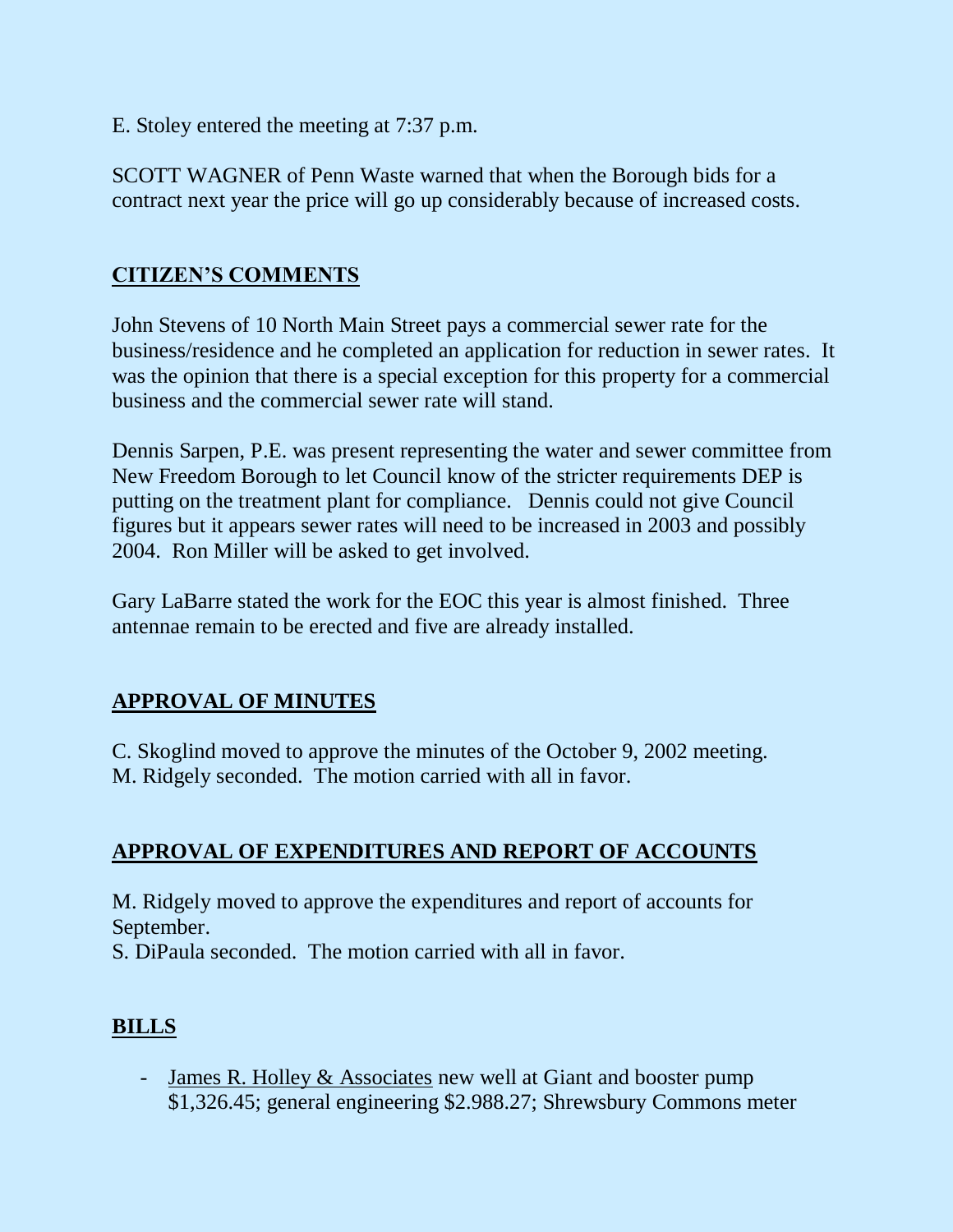\$170.00; sanitary sewer line repairs \$467.84; shop drawing review scout house roof replacement \$394.48; garage design/build bid \$85.00; roof replacement Borough building \$85.00

- Trinity Excavating, Inc. final, additional work on sanitary sewer line repairs \$4,875.00
- Codes Enforcement inspection time to inspect the new Giant store: 48.75 hours @ \$48.00/hour \$2,340.00; North/South building Kinsley job: 24 hours @ \$48.00/hour \$1,152.00
- S & A Custom Built Homes 50% of the 5% completion of work on the North end sewage pump station change order #11 is for \$89,359.00 at 5% \$4,467.95 x 50% \$2,233.98
- S & A Custom Built Homes 50% of bill by Abel Construction to install and wire alarm indicator light \$145.00
- Velda Nickell bookkeeping services for October 26.50 hours \$530.00
- Harry L. McNeal, Jr., Esq. Shrewsbury Center zoning hearing \$4,500.00; Stephanie Lee zoning hearing \$864.00

S. DiPaula moved to approve the above invoices.

R. Buchanan seconded. The motion carried with all in favor.

# **SUBDIVISION AND LAND DEVELOPMENT BUSINESS**

# Covington Ridge, Phase II #2002-6 Revision to Subdivision Plan #2001-5

The revised plan proposes to disconnect Asbury Lane from where it connects to Devonshire Drive. Because of the steep slope, the developer would like to install a cul-de-sac in place of a thru street. The number of lots will remain the same. A rail will be installed in the rear of lots 40 and 41 and the homeowner will be responsible for maintaining the slope in the rear of these lots.

R. Buchanan moved to approve the final revised subdivision plan #2002-6. C. Skoglind seconded.

R. Buchanan moved to amend the motion to include final approval contingent on comments from James R. Holley, P.E. dated November 13 that require changes to sheets 5, 6 and 8 and posting of financial security in the amount of \$413,150.00. C. Skoglind seconded the amended motion. The motion carried with all in favor.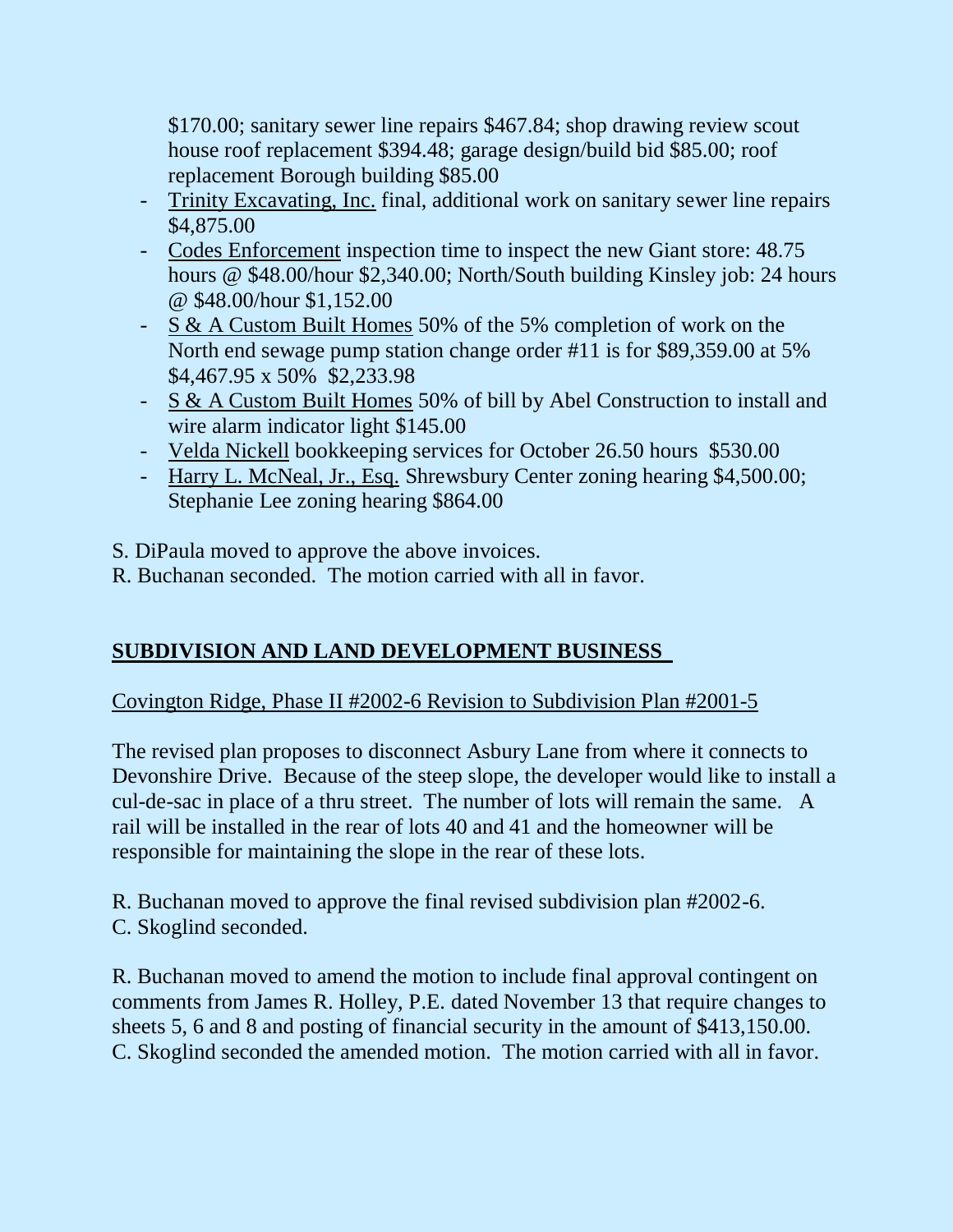# **Zoning Officer/BOCA Inspector**

## Lights behind The Factory, 39 E. Forrest Ave.

M. Ridgely stated it appears the lights were raised again as they are shining in windows or maybe the leaves were blocking the light.

### Shrewsbury Center Signs

Correspondence was received asking for clarification for signage on the fronts of the stores. The ordinance states 32 square feet per sign per store on the front of the building. Giant would like a much larger sign.

A response will be given that the signs on the front of the building must comply with the ordinance or a variance will need to be requested.

### 25 West Clearview Drive – auto storage

The Planning Commission raised the issue it appears there are junked vehicles being stored in open space at this property. Jeff said the owner buys cars from dealers and then resells them at auto auctions. Jeff was asked to check into the outdoor storage that is not allowed at this property since the previous nonconforming use was all enclosed.

### Parked Vehicle at 2 South Main Street

E. Stoley said he received another e-mail about the remaining one vehicle parked in the rear of this lot.

### Sign Size Calculations – Shrewsbury Center

Information was received from Tom Simmons regarding not including framework as part of the sign size calculations. Council members were reluctant to change the ordinance but after looking at the decorative signs Jeff Rehmeyer was asked to gather wording from other municipalities for further review. The Planning Commission was not in favor of amending the ordinance as they felt it would prompt commercial establishments to erect larger signs.

This matter is still under evaluation.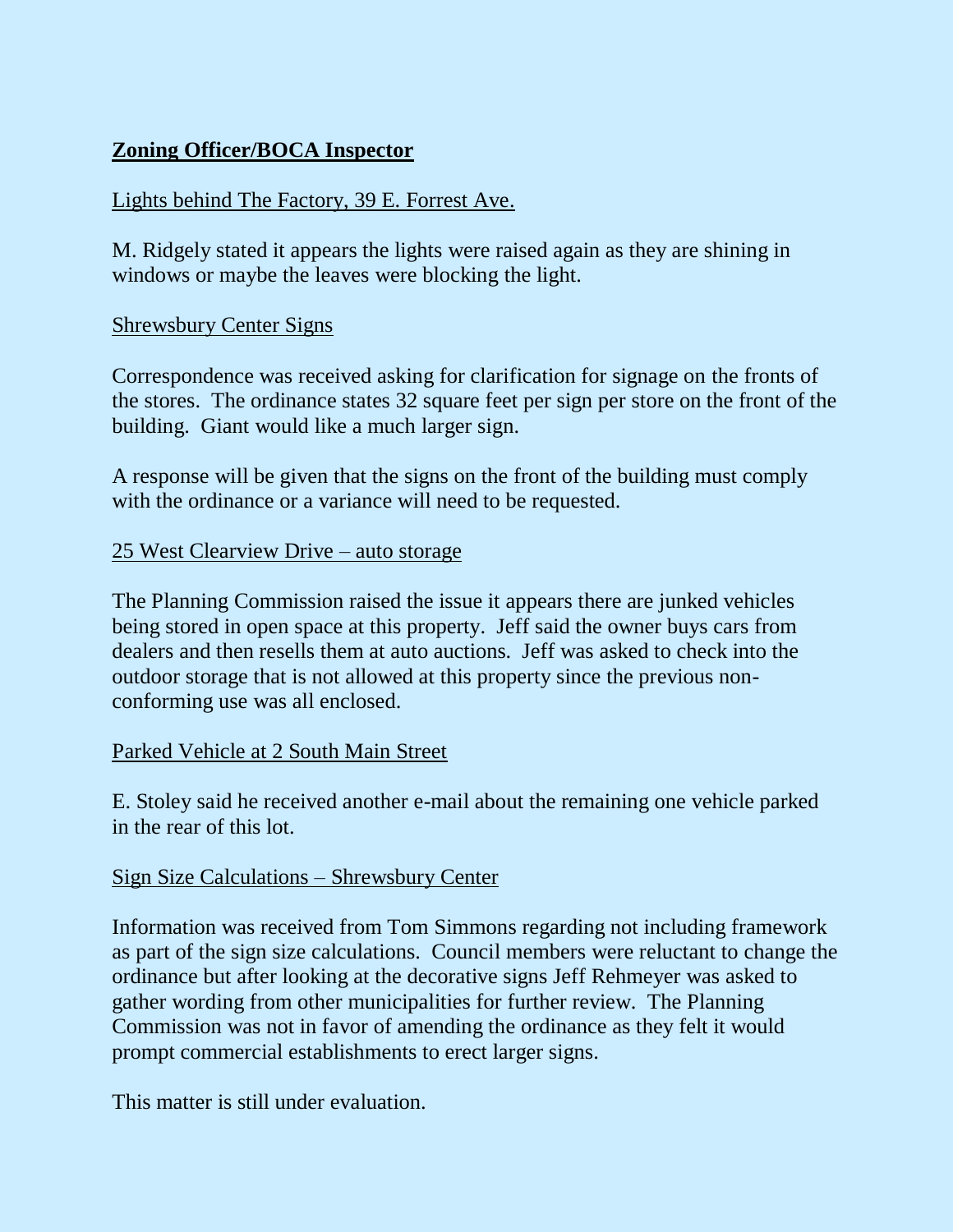## **OTHER REPORTS**

### **Water & Sewer** – Richard R. Buchanan

### Deduct Meter Request

Shrewsbury Commons had written a letter through the Township asking for a deduct meter for the garden section at WalMart. This matter was referred to the Water and Sewer Committee to meet to come up with stipulations to regulate when the meters will be allowed and for what purpose. Strict enforcement will be a requirement as well as strict penalties.

The committee will meet on November 20 to discuss the request. The Secretary was directed to send the application a copy of the section of the ordinance where it states an application is required before consideration.

### Sewer Flows

Sewer flows have increased with the rain in the last month. Brian presented the flows for October showing the flow volume nearly doubling after three inches of rain the previous day. A review of the pump station hours showed the Brookview sewer station hours more than doubled and televising showed one manhole was leaking about a gallon a minute and several areas with smashed pipe. The manhole was grouted and the sections of smashed pipe will have to be excavated. Several other sections of smashed pipe will need to be replaced and can be bid out next year.

### Section B Southern Farms

The remaining section of this development, Crosswind and Brandywine Drives, were televised and there are several spots with root problems. Certain areas of main pipe will need to be replaced but most will be laterals. This work will be done next year.

### Water Levels

The water levels have increased with the rain and the County has been downgraded from a drought emergency to a warning.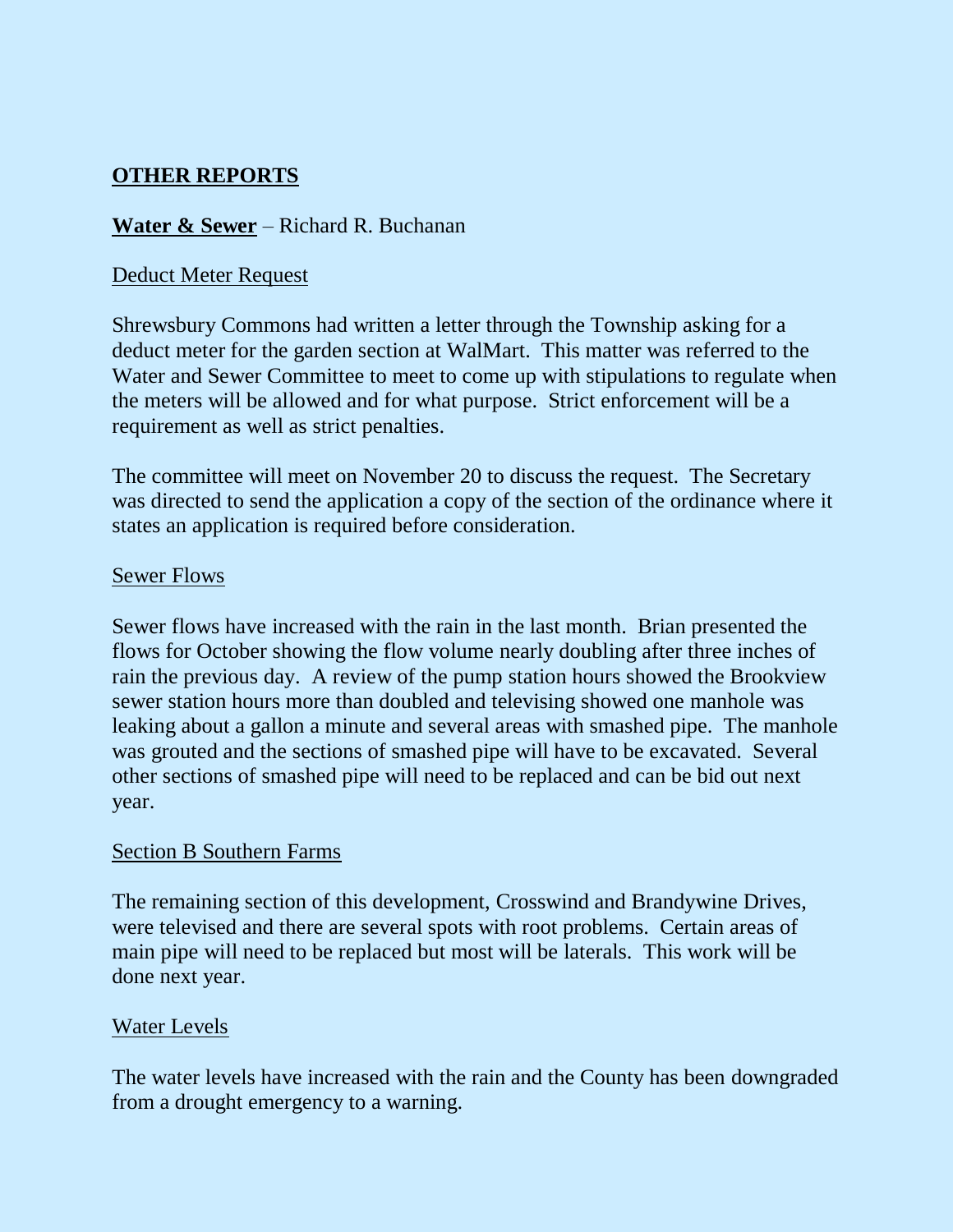### Spare Booster Pump

DEP rejected Eng. Holley's request for an exemption from requiring a spare booster pump to be kept on our shelves. The price of a pump is \$1,500.00. Eng. Holley will try one more attempt to have the Borough exempted from this requirement.

### Sewer EDUs

The consumption of the 30+ residential customers who were using more than one EDU for the quarter ending June 30 will be checked to see if consumption decreased during the third quarter.

### Miniature Antique Fire Hydrant

The old, small hydrant south of the square was hit in a traffic accident. It's undecided where the hydrant will be displayed.

### **Public Roads & Lighting** – Christopher M. Skoglind

#### Abandonment of Deer Creek Road

M. Ridgely moved to adopt the ordinance to abandon Deer Creek Road. C. Skoglind seconded. Roll call vote:

| <b>Buchanan</b> | yes, in favor |
|-----------------|---------------|
| DiPaula         | yes, in favor |
| Ridgely         | yes, in favor |
| Schnabel        | yes, in favor |
| Skoglind        | yes, in favor |
| Stoley          | yes, in favor |

#### Map of Storm Drains

Brian is preparing a system-wide storm drain map to show each individual inlet, an identification number and where the storm water exits the system.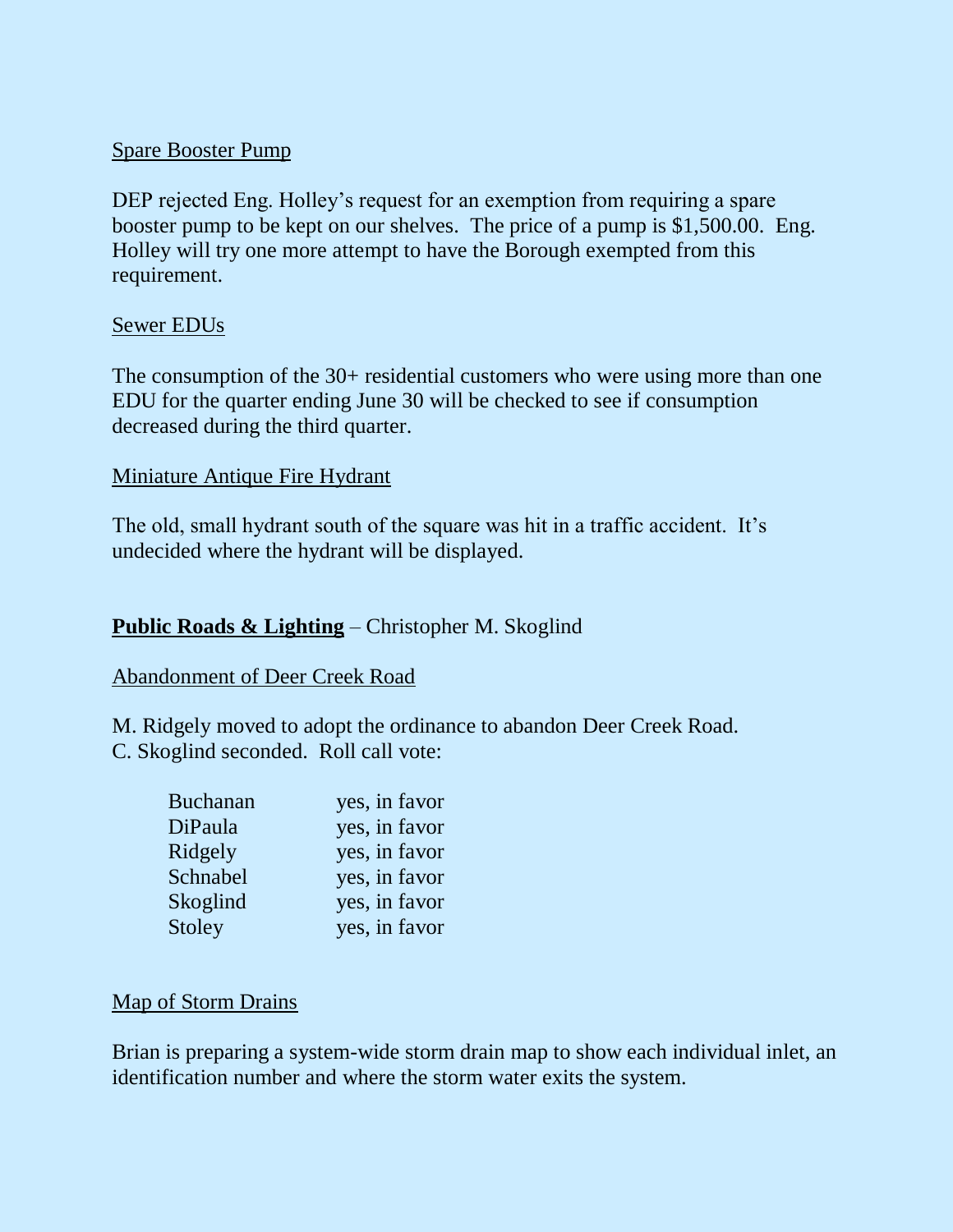## **Public Lands & Buildings and Finance**- Michael W. Ridgely

### Garage at Whitcraft Lane

The amount budgeted was \$72,000 and the actual price will be closer to \$80,000 due to site work and electric. Discussions will be held with a neighboring property owner to possibly purchase land near the municipal building for a garage.

### **ENGINEER'S REPORT**

### Code Enforcement

Mike Lee asked if the Borough could pick up his inspectors on the Borough's errors and omissions policy. The Borough's insurance agent and E. Stoley and C. Skoglind preferred Mike to issue the Borough a certificate of insurance rather than go on our policy, but the price was about \$6,300.00. It will cost approximately \$100 for the Borough to add Mike and his two employees as alternate commercial inspectors for this job only and work in the Borough only.

## **SOLICITOR'S REPORT**

### Grim's Glass

Sol. Rehmeyer said the appeal process is ongoing.

### 1972 Bond Refinancing

The settlement took place with Community Banks with no problems.

Key Lock Box Ordinance #2002-8

This ordinance will be adopted next month.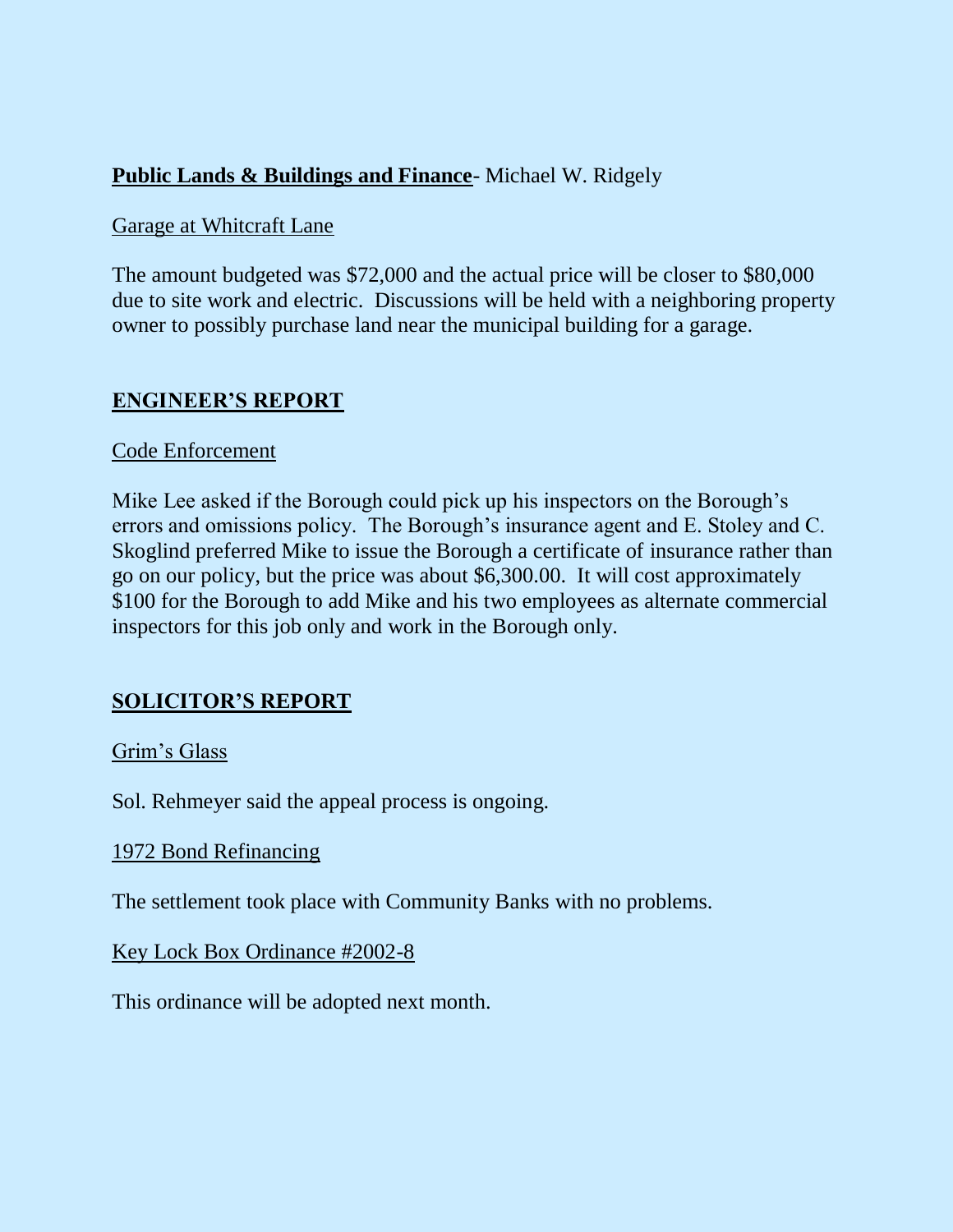### Unauthorized Signs

A sample ordinance was distributed for comments.

### Extension of Refuse Disposal Contract

Sol. Rehmeyer prepared and sent to Penn Waste the one-year extension agreement. The consumer price index figure is 3%.

### Open Records Law Policy

Sol. Rehmeyer distributed a sample policy for adoption at a later date.

### **Public Safety, Welfare and Personnel** – Salvatore A. DiPaula, Jr.

### Hemler, ACS Contract

S. DiPaula moved to approve Hemler's contract for 2003 with minor rate increases.

M. Ridgely seconded. The motion carried with all in favor.

### Burn Ban

John Fornadel, fire chief, agreed to lift the burn ban as long as the ground and the weather stay wet.

E. Stoley moved to lift the burn ban for now and to re-evaluate the situation next April.

S. DiPaula seconded. The motion carried with all in favor.

### Fifth Public Works Employee

The person who was to start last month has backed out on the offer. It was decided to wait until spring to hire the fifth employee. An ad will be placed in February.

**Secretary's Report** – Cindy L. Bosley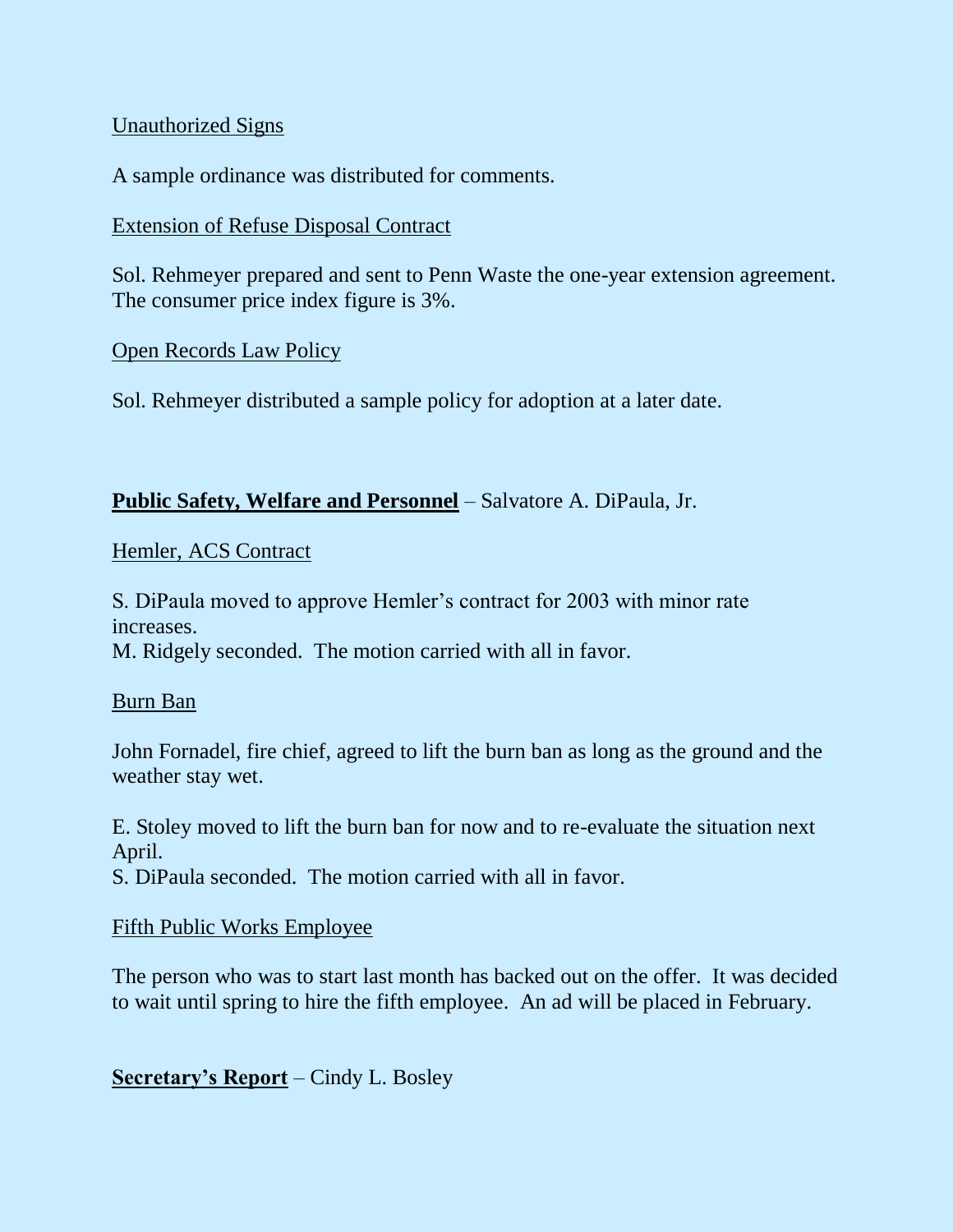### Holiday Trash Schedule

Due to the Thanksgiving holiday, trash will not be collected on Friday, but will be collected on Saturday.

### **York Area Earned Income Tax Bureau**

### **Recreation Board/Regional Recreation Board**

### Resignation

Mike Sharkey's resignation due to time constraints as the Citizen Representative was received. The reporters were asked to place a news item in the paper.

### **Planning Commission/Regional Planning Commission** – Eric W. Stoley

### Traffic Study

The final transportation study is on the website.

## **Southern Regional Police** – Richard R. Buchanan

Buck reviewed the report for October. The Secretary was asked to send a letter to the fire police thanking them for helping out during trick or treat.

### **UNFINISHED BUSINESS**

### 45 East Tolna Road

The builder has not removed a piece of metal that was obstructing the water curb box. A letter will be sent to the homeowner that if the work is not completed in three weeks, the Borough will do the work and bill the homeowner.

### Bush Obstruction at Choice, East Forrest Avenue

The Secretary was asked to send a letter asking the bushes be trimmed to give clear sight distance.